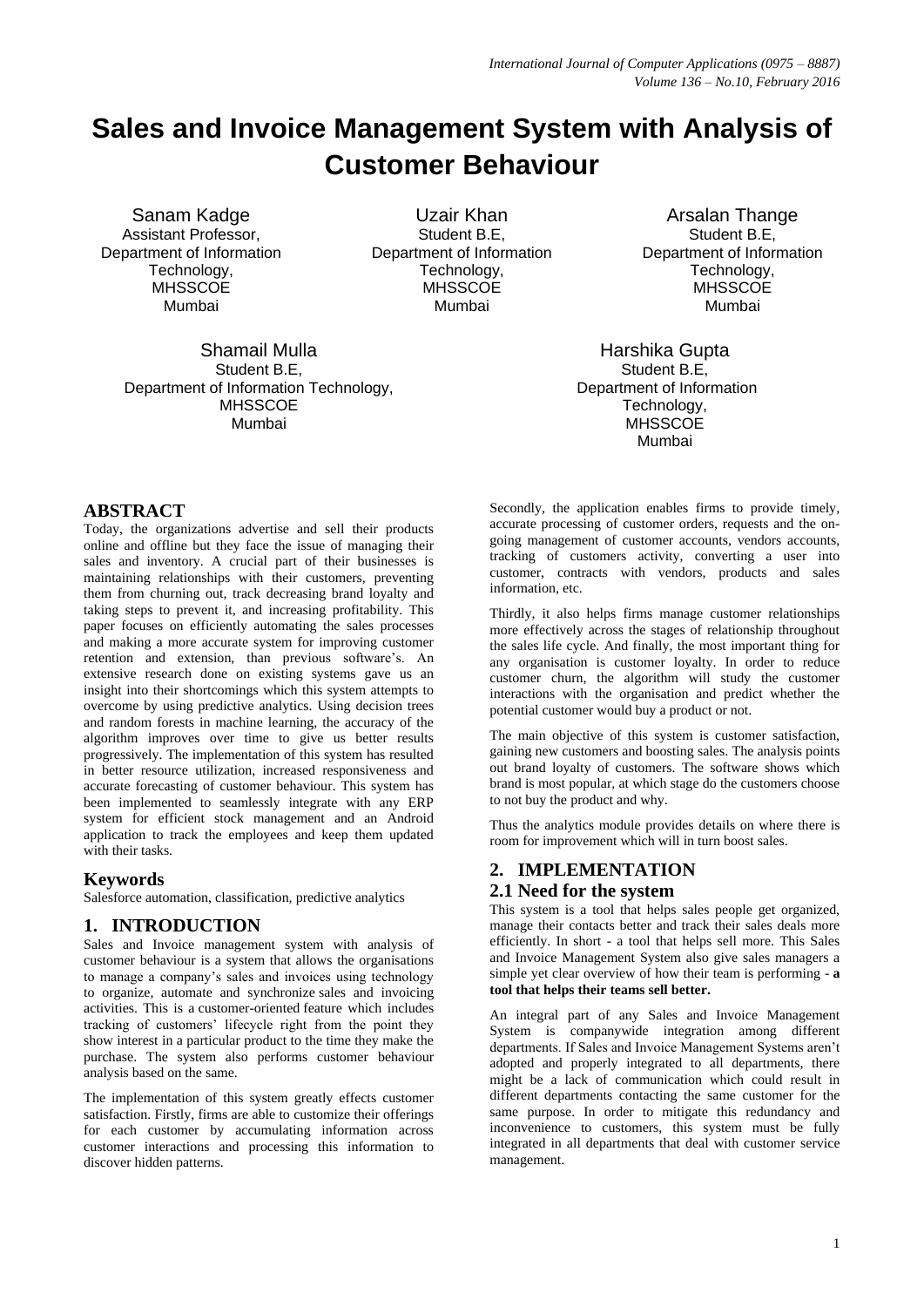## **2.2 Existing System**

Figure 2.1 shows the different existing systems and the different sub modules in them. There are various systems available for sales management. One of them is SalesForce.com. This system is used only to manage the sales of an organization which is highly customizable. It can be used for placing an order of a product, tracking customer activities, time management activity, opportunity and account management activity. The main purpose of this system is lead tracking.

A comparative study of all the famous existing systems was done to find out the shortfalls and gaps among all software"s, which this software intends to compensate in the system. This study is shown in the figure alongside.

| <b>MAIN MODULE</b>   | <b>SUB MODULE</b>        | <b>MS DYNAMICS</b><br>(PROFESSIONAL) | <b>VTIGER</b><br>(COMMUNITY) | <b>Vtiger</b><br>(Professional) | <b>SUGAR CRM</b><br>(COMMUNITY) | <b>SUGAR CRM</b><br>(PREMIUM) | <b>SUITECRM</b> | 1CView | Salesforce   | Zoho         |  |
|----------------------|--------------------------|--------------------------------------|------------------------------|---------------------------------|---------------------------------|-------------------------------|-----------------|--------|--------------|--------------|--|
|                      | <b>OPPORTUNITIES</b>     | ✓                                    | ✓                            | ✓                               | ✓                               | ✓                             | ✓               | ✓      | ✓            | $\checkmark$ |  |
|                      | <b>LEADS</b>             | ✓                                    | ✓                            | ✓                               | ✓                               | ✓                             | ✓               | ✓      | ✓            | $\checkmark$ |  |
|                      | <b>COMPETITORS</b>       | ✓                                    | х                            | ×                               | ×                               | x                             | ×               | ✓      | ✓            | $\checkmark$ |  |
| <b>SALES</b>         | <b>ACCOUNTS</b>          | ✓                                    | x                            | ✓                               | ✓                               | ✓                             | ✓               | ✓      | $\checkmark$ | $\checkmark$ |  |
|                      | <b>PROJECTS</b>          | x                                    | ✓                            | ✓                               | ✓                               | ✓                             | ✓               | ✓      | ✓            | $\checkmark$ |  |
|                      | <b>ACTIVITIES</b>        | ✓                                    | ×                            | ✓                               | ✓                               | ✓                             | ✓               | ✓      | ✓            | $\checkmark$ |  |
|                      | <b>ACTIVITY TRACKING</b> | ✓                                    | x                            | ✓                               | ✓                               | ✓                             | ✓               | ✓      | ✓            | $\checkmark$ |  |
|                      | <b>CONTRACTS</b>         | x                                    | ✓                            | ✓                               | ✓                               | ✓                             | ✓               | ✓      | ✓            | x            |  |
|                      |                          |                                      |                              |                                 |                                 |                               |                 |        |              |              |  |
|                      | <b>QUOTES</b>            | ✓                                    | ✓                            | ✓                               | ×                               | ✓                             | ✓               | ✓      | ✓            | $\checkmark$ |  |
|                      | <b>PURCHASE ORDERS</b>   | ✓                                    | ✓                            | ✓                               | ×                               | x                             | ×               | x      | ✓            | $\checkmark$ |  |
|                      | <b>VENDORS</b>           | ×                                    | ✓                            | ✓                               | ×                               | x                             | x               | ✓      | ✓            | $\checkmark$ |  |
| <b>INVOICING AND</b> | <b>INVOICE</b>           | ✓                                    | ✓                            | ✓                               | x                               | x                             | ✓               | ✓      | ✓            | $\checkmark$ |  |
| <b>INVENTORY</b>     | <b>PRICE BOOKS</b>       | ✓                                    | ✓                            | ✓                               | ×                               | x                             | ×               | ✓      | ✓            | $\checkmark$ |  |
| <b>MANAGMENT</b>     | <b>ASSETS</b>            | x                                    | ✓                            | ✓                               | ×                               | ×                             | x               | ✓      | ✓            | x            |  |
|                      | <b>SALES ORDER</b>       | ✓                                    | х                            | ✓                               | ×                               | x                             | ×               | x      | ✓            | $\checkmark$ |  |
|                      | <b>PRODUCTS</b>          | ✓                                    | ✓                            | ✓                               | ×                               | x                             | ✓               | ✓      | ✓            | $\checkmark$ |  |
|                      | <b>SALES LITERATURE</b>  | ✓                                    | x                            | ✓                               | ×                               | ×                             | ×               | x      | x            | x            |  |
|                      |                          |                                      |                              |                                 |                                 |                               |                 |        |              |              |  |
| <b>SERVICES</b>      | <b>VISITS</b>            | ✓                                    | ×                            | ×                               | ×                               | x                             | ×               | x      | ✓            | $\checkmark$ |  |
|                      | <b>CASES</b>             | ✓                                    | x                            | ×                               | ✓                               | ✓                             | ✓               | x      | ✓            | $\checkmark$ |  |
|                      | <b>SOLUTIONS</b>         | ✓                                    | x                            | x                               | ✓                               | ✓                             | ✓               | ×      | ✓            | ✓            |  |
|                      | <b>FORECAST</b>          | x                                    | x                            | x                               | x                               | ×                             | x               | x      | ✓            | $\checkmark$ |  |
|                      |                          |                                      |                              |                                 |                                 |                               |                 |        |              |              |  |

#### **Figure 2.1 Comparison of existing systems**

#### **2.3 Problems in the existing system**

The very first drawback of SalesForce.com is that it does not have the inventory and Invoice module. Inventory management module is used for tracking inventory levels, orders, sales and deliveries. It can also be used in in any manufacturing industry to create a work order, bill of materials and other production-related documents. Users cannot track the cost of the materials they use to provide services. There is no proper order management, that is, system does not tell the managers to reorder the product when it runs out of stock.

The existing system does not include an analytics module. So the sales of the organization cannot be analysed which helps the organization to understand the current sales of organization and what steps should be taken to increase the sales of the products.

Users face difficulties in transitions between transactions. The users have to go through multiple screens to process the transaction. **Figure 2.2 Challenges in Existing Systems**



## **3. PROPOSED SYSTEM**

1CView, a web application that helps in managing the company"s sales and invoices has been developed. This web application provides a complete solution for managing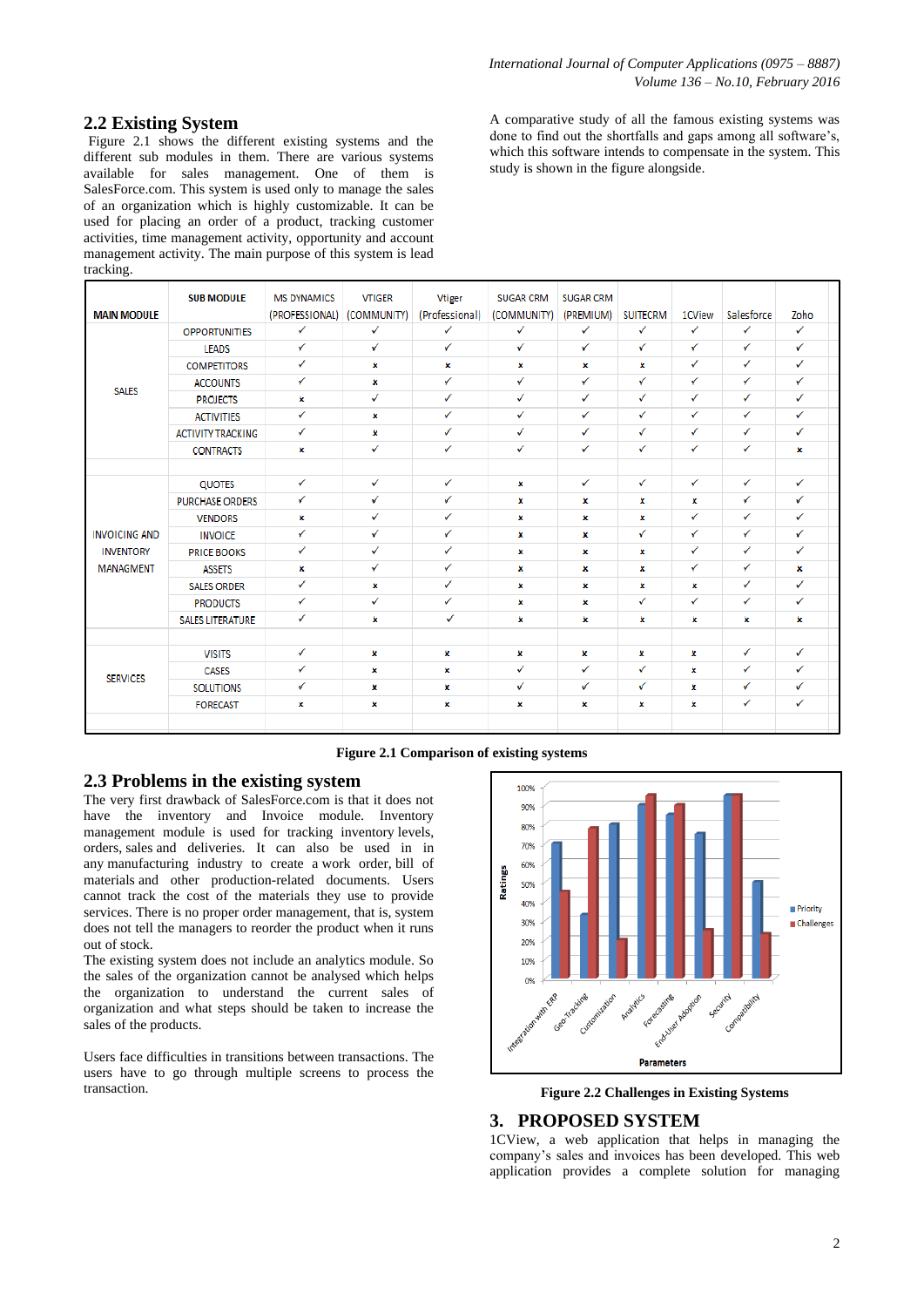interaction with customers, handling their data, sales, accounts, contracts, etc. This application is used for managing the company"s interaction with the customer, clients and sales prospects, product purchase information, etc. This system is a customer-oriented feature which involves tracking of customer"s lifecycle right from the point they show interest in a particular product to the time they make the purchase. The system will also perform customer behaviour analysis based on the same.

This web applications enables firms to provide timely, accurate processing of customer orders, requests and the ongoing management of customer accounts, vendors accounts, tracking of customers activity, converting a user into customer, contracts with vendors, products and sales information, etc. It also contains typical sales generation activities that involves building and managing a customer database (refers to all customer related information, such as contacts, requirements, buyers, etc.) and can be further used to develop one on one relationships with clients through better and effective communication. It enables organizations to clearly set rules and responsibilities in terms of who is to handle what kind of work and when. This results in improved productivity and better response to customer requirements.

#### **3.1 Sales Management**

The sales life cycle starts from the first phase which is leads. Leads refer to those entities who may be interested to do business with the organisation. The people who respond to various marketing strategies are referred to as opportunities. When the customer is interested in buying, the organization will quote price from the product price book. After negotiation and comparing, if the customer is ready to buy, an invoice is generated by the vendor.

Sales also include the details of the competitors. This keeps the organization updated about the various strategies applied by competitors, sale lost to them and its reasons.

#### **3.2 Invoice Management**

An integral part of managing the company"s sales is Invoice management. This module deals with managing the products availability. The system keeps a count of each product available. Every time any product is not available, a notification is sent to the concerned employee to take appropriate action. A detailed price book is maintained for each product. Vendor details are also be maintained, to show which products belong to which vendor.

## **3.3 Analytics**

The use of data mining algorithms is used to achieve the following classifications: categories types of customers and their count in each category, determining brand loyalty and overall customer behaviour of each customer during the sales life cycle will be visualized in various forms.

The most important use of analytics is to reduce customer churn. Using machine learning, the system develops knowledge about customer behaviour which will be used to predict whether a customer would churn out in the current sales life cycle. Decision trees were used to generate whether a customer would buy the product or not.

The available data is divided into test and training sets. Using 3-fold cross validation and random forests, the system improves the accuracy of the algorithm by making sure the datasets in the test set is being used for training at some point and vice versa. By choosing an optimal number of features for the given amount of data, the graph is not over or under fitted. Thus the prediction model is not too complex or oversimplified.

The output generated on each customer for a particular campaign would forewarn the sales management team to handle that customer in a specialised way, if it is important enough.

#### **4. IMPLEMENTATION**

The developed web application is used for maintaining sales details, handling customer and vendor data, accounts, contracts, customer and employee activity tracking. This application is used for managing the company"s interaction with the customer, clients and sales prospects, product purchase information, etc. till the purchase of a product and controls every stage of the sales lifecycle.

Technologies that have been used include PHP, HTML, CSS, Python and MYSQL database for implementation. The system enables sales analysis, as well as offering high-performance statistical tools which are able to determine customer behaviour, to recognize all effective operations and brand loyalty, and to calculate new customer acquisition costs.

It has the capacity to reduce sales team workload by sharing data entry load across people. It helps to track as to which opportunities are being lost and the reasons.



**Figure 4.1 Home Screen**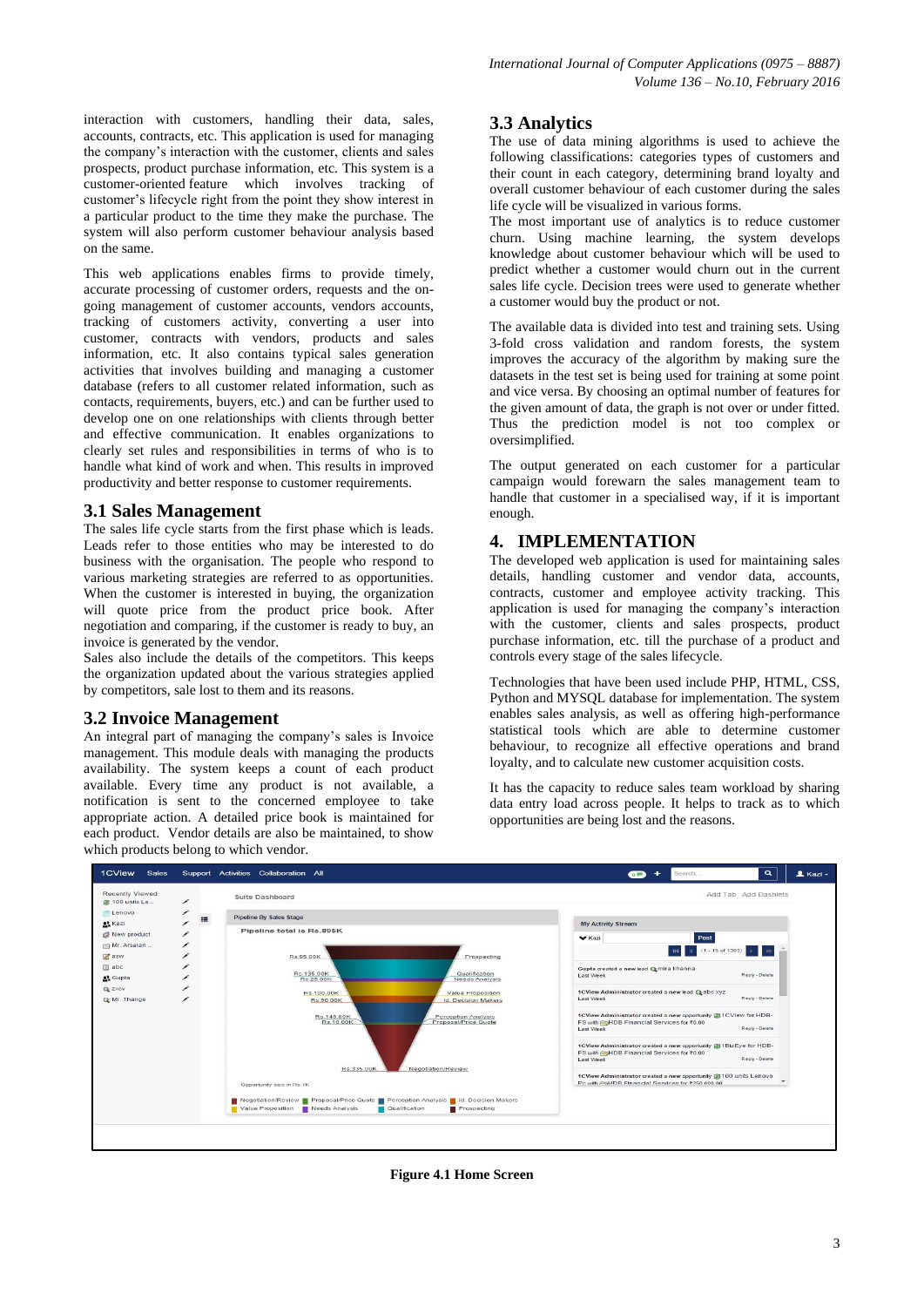Figure 4.1 shows the home screen or the dashboard of the system with different main modules in the menu bar. It keeps information about vendors that may include companies, people, and contractors from which the company gets products and services

This system contains different sub modules such as

- Leads
- Opportunities
- Accounts
- Activity tracking
- **Ouotes**
- Invoice
- Vendor
- Sales order
- Products
- Geo-Tracking

Leads refer to those individuals or people that the organisation might have the potential to do business with. Opportunities represent those individuals that are interested in purchasing products of the organisation.

Products can be treated as goods or services, which can be sold or procured. When the purchase is made the user is converted into a customer referred to as contact.

are associated to, contact details etc. It makes it easier to determine which products are producing more revenue and

which customers drop out of the sales life cycle.

| 1CView<br>Sales                      |        | Support Activities Collaboration All |                                  |                                                              | Search<br>$\sigma$                                                                                           | $\triangle$ Kazi $\sim$<br>$\alpha$ |
|--------------------------------------|--------|--------------------------------------|----------------------------------|--------------------------------------------------------------|--------------------------------------------------------------------------------------------------------------|-------------------------------------|
| <b>Recently Viewed</b>               |        |                                      | <b>1CView Dashboard</b>          |                                                              |                                                                                                              | Add Tab Add Dashlets                |
| 编 100 units Le                       | ◢<br>╱ |                                      |                                  |                                                              |                                                                                                              |                                     |
| <b>Lenovo</b><br><sup>2</sup> . Kazi |        | 疆<br><b>My Calls</b>                 |                                  |                                                              | <b>My Activity Stream</b>                                                                                    |                                     |
| New product                          | ∕      |                                      |                                  |                                                              |                                                                                                              |                                     |
| mill Mr. Arsalan                     | ╭      |                                      |                                  | Rd 4 (0-0 of 0) D RH                                         | $\vee$ Kazi<br>Post                                                                                          |                                     |
| <b>Z</b> asw                         | ◢      | Close                                | Subject $\Leftrightarrow$        | Related to                                                   | KN 4 (1-15 of 1303) D                                                                                        |                                     |
| $\equiv$ abc                         | ◢      | No Data                              |                                  |                                                              |                                                                                                              |                                     |
| <sup>o</sup> Gupta                   | ◢      |                                      |                                  |                                                              | Gupta created a new lead Cemira khanna<br><b>Last Week</b>                                                   | Reply - Delete                      |
| <b>Q: ZXCV</b>                       | ◢      | <b>My Meetings</b>                   |                                  |                                                              |                                                                                                              |                                     |
| <b>Q:</b> Mr. Thange                 | ╱      |                                      |                                  |                                                              | 1CView Administrator created a new lead @ abc xyz                                                            |                                     |
|                                      |        |                                      |                                  | 144 4 (0-0 of 0) D                                           | <b>Last Week</b>                                                                                             | Reply - Delete                      |
|                                      |        | Close                                | Subject $\triangle$              | Related to                                                   | 1CView Administrator created a new opportunity 编1CView                                                       |                                     |
|                                      |        | No Data                              |                                  |                                                              | for HDB-FS with ESHDB Financial Services for ₹0.00<br><b>Last Week</b>                                       | Reply - Delete                      |
|                                      |        |                                      | <b>My Top Open Opportunities</b> |                                                              | 1CView Administrator created a new opportunity 编1BizEye<br>for HDB-FS with AHDB Financial Services for ₹0.00 |                                     |
|                                      |        |                                      |                                  | <b>M4</b> 4 (0-0 of 0) <b>D</b> DN                           | <b>Last Week</b>                                                                                             | Reply - Delete                      |
|                                      |        | Opportunity Name $\Leftrightarrow$   | Account Name $\triangle$         | Expected Close Date $\Leftrightarrow$<br>Amount $\triangleq$ | 1CView Administrator created a new opportunity 编100 units                                                    |                                     |
|                                      |        | No Data                              |                                  |                                                              | Lenovo Pc with AlHDB Financial Services for ₹250,000,00                                                      |                                     |

**Figure 4.2 Sales Dashboard**

Figure 4.2 shows the Sales view of the system with different sub modules in sales such as Quotes, accounts, leads, opportunities, etc.

The web application contains customer's account details such as their name, address, name of the organization they



**Figure 4.3: Block Diagram**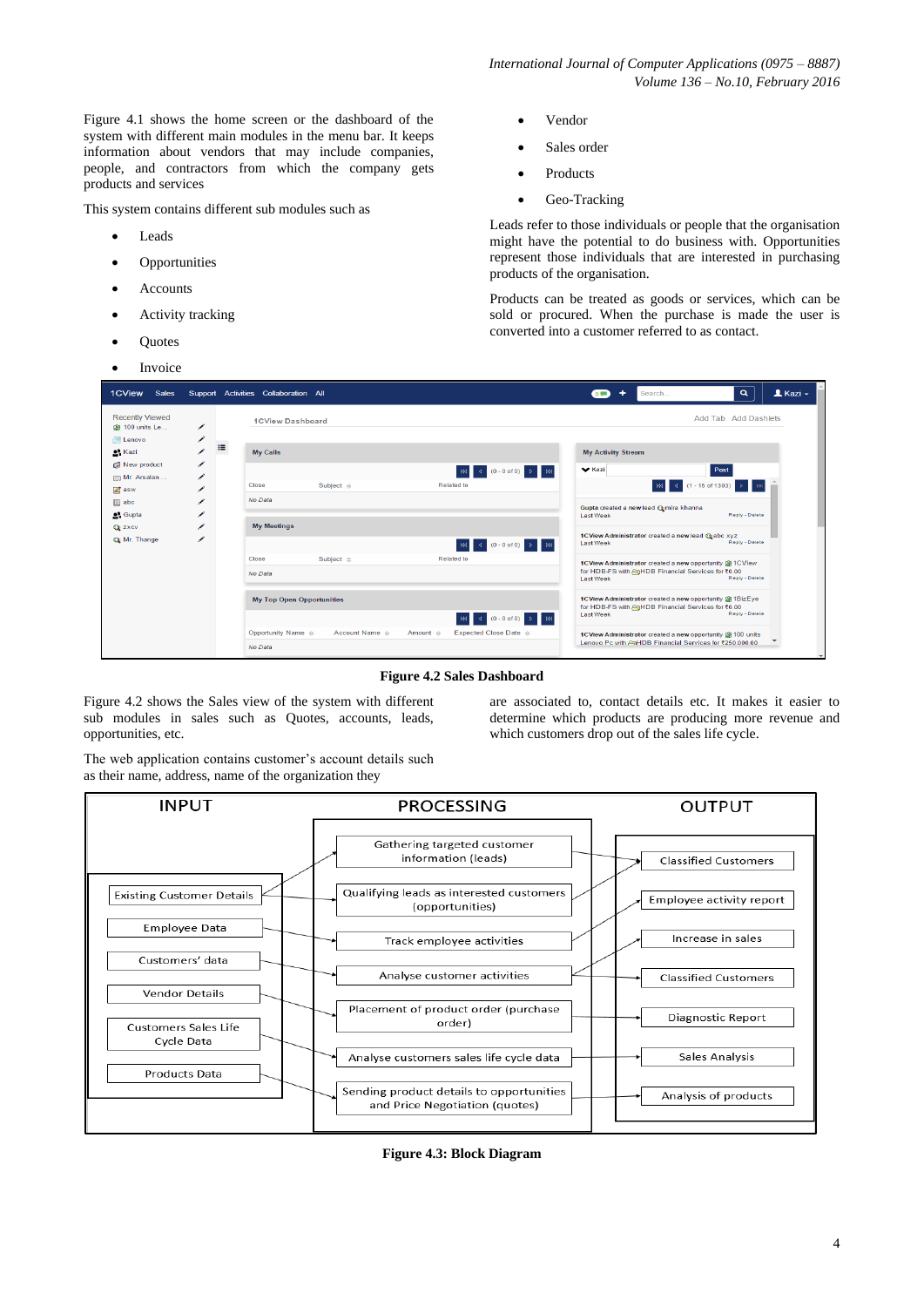*International Journal of Computer Applications (0975 – 8887) Volume 136 – No.10, February 2016*

Figure 4.3 represents the working of Sales and Invoice Management System with Analysis of Customer behaviour. The system takes customer details, competitor data, vendor details and sales data as an input.

All the targeted customers who may buy the product are gathered and put in the leads table. When leads show interest in buying the product they are qualified as opportunities and price negotiation takes place. When a final quote has been decided an order is placed and the vendor performs their invoicing procedure.

The system also keeps an account of customer behaviour throughout their sales life cycle and classifies them according to their behaviour. Sale of products is also

tracked and analyzed. Employee activities are tracked and customized reports can be created.

Other than the traditional reports being generated, extensive classification is performed on the data collected and displayed according to the level of granularity required by each user.

The use of data mining algorithms used to achieve the following classifications:

Categories types of customers and their count in each category, determining brand loyalty and overall customer behaviour of each customer during the sales life cycle will be visualized in various forms.



#### **Figure 4.4 Flow chart**

Figure 4.4 shows the flowchart of the system. When a potential customer responds to a marketing scheme, the contact is labelled as a "lead". If the organisation succeeds to get the interest of the customer in the product when they make enquiries, they are qualified as 'opportunities'. At this stage the customer asks for quotations, which are provided from the product price books. If the customer is satisfied an order will be created.

#### **5. RESULT ANALYSIS**

The benefit of using this system is that it provides the organisation with the following important benefits:

This system overcomes the customer churn by using predictive analysis. Initially, with more data and lesser understanding of the system, the model was not so effective, which is clearly evident in Figure

5.1. After further revision of code, the system proved to be more effective than before.

- 2. This system overcome the challenges faced in the sales management system and meets the needs of Organizations that are not satisfied by existing applications in the field of Invoice management.
- 3. System analysis shows the various sectors from which the organisation generates revenue. Figure 5.2 demonstrates the breakdown.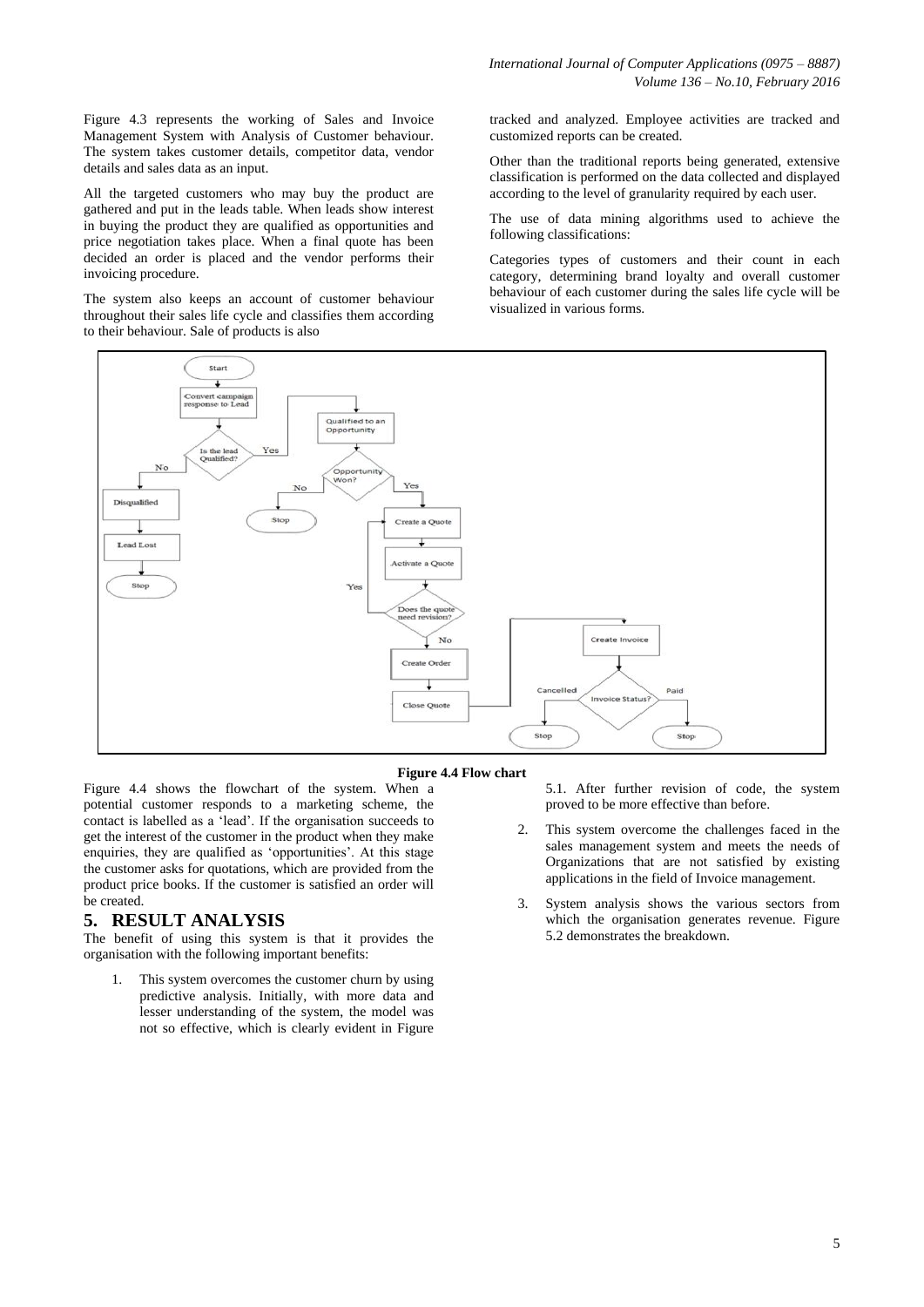

**Figure 5.1: Analysis of churn while deploying 1CView**



**Figure 5.2: Total Revenue Generated**



- 4. Analytics being performed on data also provide the organization with meaningful information about their products and knowledge on customer behaviour. The products are be industry specific thus catering to the needs of the buyer.
- 5. While developing the model for predictive analytics, an optimum number of features had to be selected. The decision tree had to balance bias as a by-product of a very complex model with variance in results, by managing its depth. Comparing figure 5.3 and 5.4, we can see that by increasing the depth of the tree from 5 to 10, error in the training and testing sets reduces greatly. Thus by increasing the depth of the tree more, we get the results visible in figure 5.5.



**Figure 5.3: Algorithm performance with depth 5** Figure 5.4: Algorithm performance with depth **Figure 5.4: Algorithm performance** with depth **10**